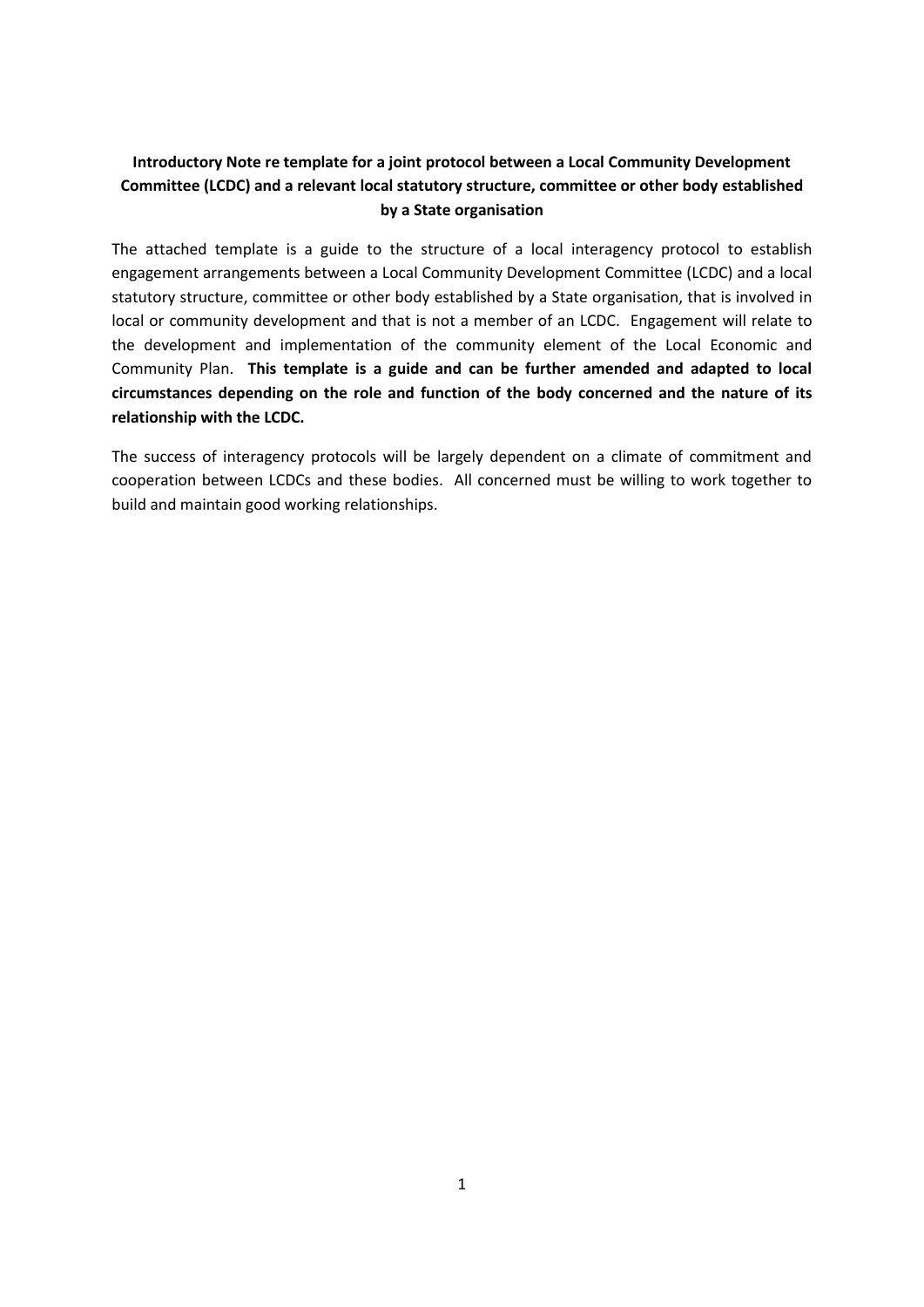# **Template for a joint protocol between [XX] Local Community Development Committees (LCDC) and [YY] local statutory structure, committee or other body established by a State organisation, that is involved in local or community development**

#### **Introduction and Context**

The Local Government Reform Act 2014 provides for the establishment of LCDCs in all local authority administrative areas *"for the purposes of developing, coordinating and implementing a coherent and integrated approach to local and community development."*

In this regard, each LCDC brings together local authority members and officials, State agencies and people actively working with local development, community development, and economic, cultural and environmental organisations to implement a joined-up, cross-sectoral approach to the planning and implementation of local and community development programmes and interventions. In this context, a key function of the LCDC is to prepare and implement the community element of a Local Economic and Community Plan (the Plan) in line with guidelines issued by the Minister for the Environment, Community and Local Government (ref LG 1/2015; AL 1/2015).

In pursuit of a collaborative approach and coherent response to local priorities, the planning and implementation role of local statutory structures, committees or other bodies established by a State organisation, that are involved in local or community development activity is recognised as important in the context of the work of the LCDCs. Such stakeholders could include bodies such as Children and Young Peoples Services Committees; Traveller Inter-Agency Groups; Drugs and Alcohol Task Forces and Joint Policing Committees (this list is not exhaustive). However, as LCDC membership is tightly defined, it is not possible to provide a representative seat for all such bodies, so in order to optimise the coordinated planning of their work, it is important to have appropriate linkages and engagement between them and LCDCs.

The key interaction between the LCDCs and the above mentioned bodies will be through the development and ongoing implementation of the Plan.

#### **Purpose of Protocol**

This protocol sets out the arrangements and responsibilities of local statutory structures, committees or other bodies established by a State organisation that are involved in local or community development activity, in regard to inter-agency co-operation in the context of the work of LCDCs and the preparation and implementation of the community element of the Local Economic and Community Plan (the Plan).

#### **Parties to the Protocol**

This protocol is an agreement between [XX LCDC] and [YY structure].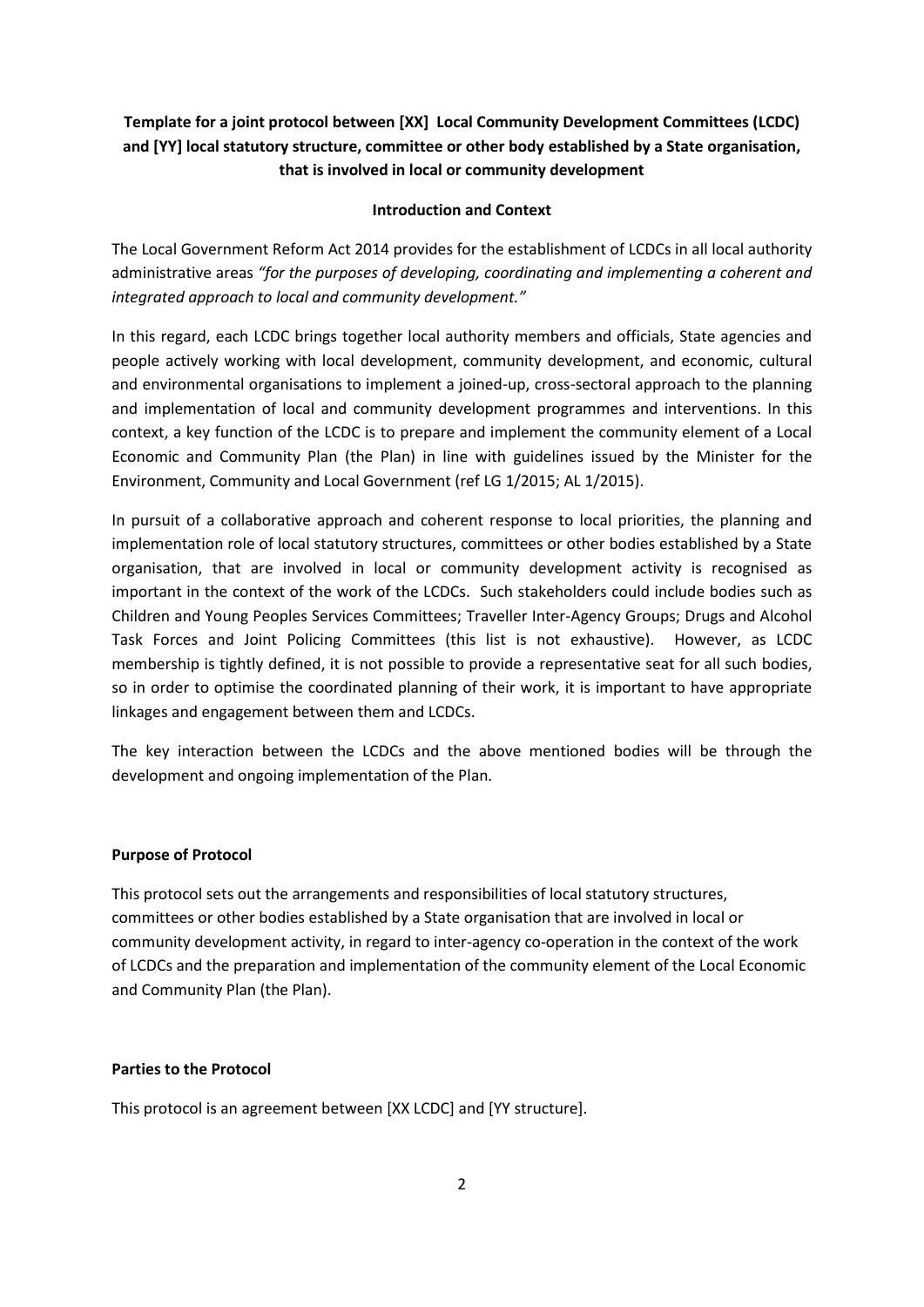#### **Key Principles**

The parties to this protocol should be guided by the following key principles:

- an understanding of their respective roles and responsibilities;
- an understanding of local sub-county/city issues and concerns;
- a focus on outcomes for local communities through the implementation of the community element of the Plan;
- mutual respect of each other's validity and interests;
- working together in a spirit of meaningful cooperation and open, transparent communication;
- respect for equity and diversity;
- decision making should be based on consensus.

## **Roles and Responsibilities**

## *Local Community Development Committee*

[XX LCDC] seeks to pursue a collaborative approach in response to identified local priorities, and to work in partnership with [YY structure] to bring about a coherent approach to delivering services which addresses these priorities.

In this context, as part of the consultation process for the development of the Plan set out in guidelines issued by the Minister for the Environment, Community and Local Government (ref: LG 1/2015; AL 1/2015), [XX LCDC] will engage with [YY structure] in its consideration of the community elements of the Plan to agree strategic priorities and actions that will be included in the Plan and implemented by the relevant member agencies of [YY structure]. [XX LCDC] also undertakes to engage with [YY structure] on an on-going basis to monitor the implementation of the agreed action(s), and to agree revisions, where necessary, to these actions arising from changes to local conditions.

# *Local Structure [insert title]*

*Insert role/mandate/responsibilities of local structure*

# **Agreement**

The parties to this protocol agree to put in place arrangements to support the better coordination of service delivery at local level and bring a more joined-up approach to the implementation of the community element of the Local Economic and Community Plan (the Plan) for [insert county/city area].

To this end, the parties to this protocol commit to the following:

- [XX LCDC] will consult with [YY structure] in relation to the Plan, in line with the arrangements set out in guidelines issued by the Minister for the Environment, Community and Local Government (ref: LG 1/2015; AL 1/2015).
- Based on its existing plans and research, the [YY structure] will identify priorities and associated actions regarding its area of interest and responsibility, for consideration by [XX LCDC].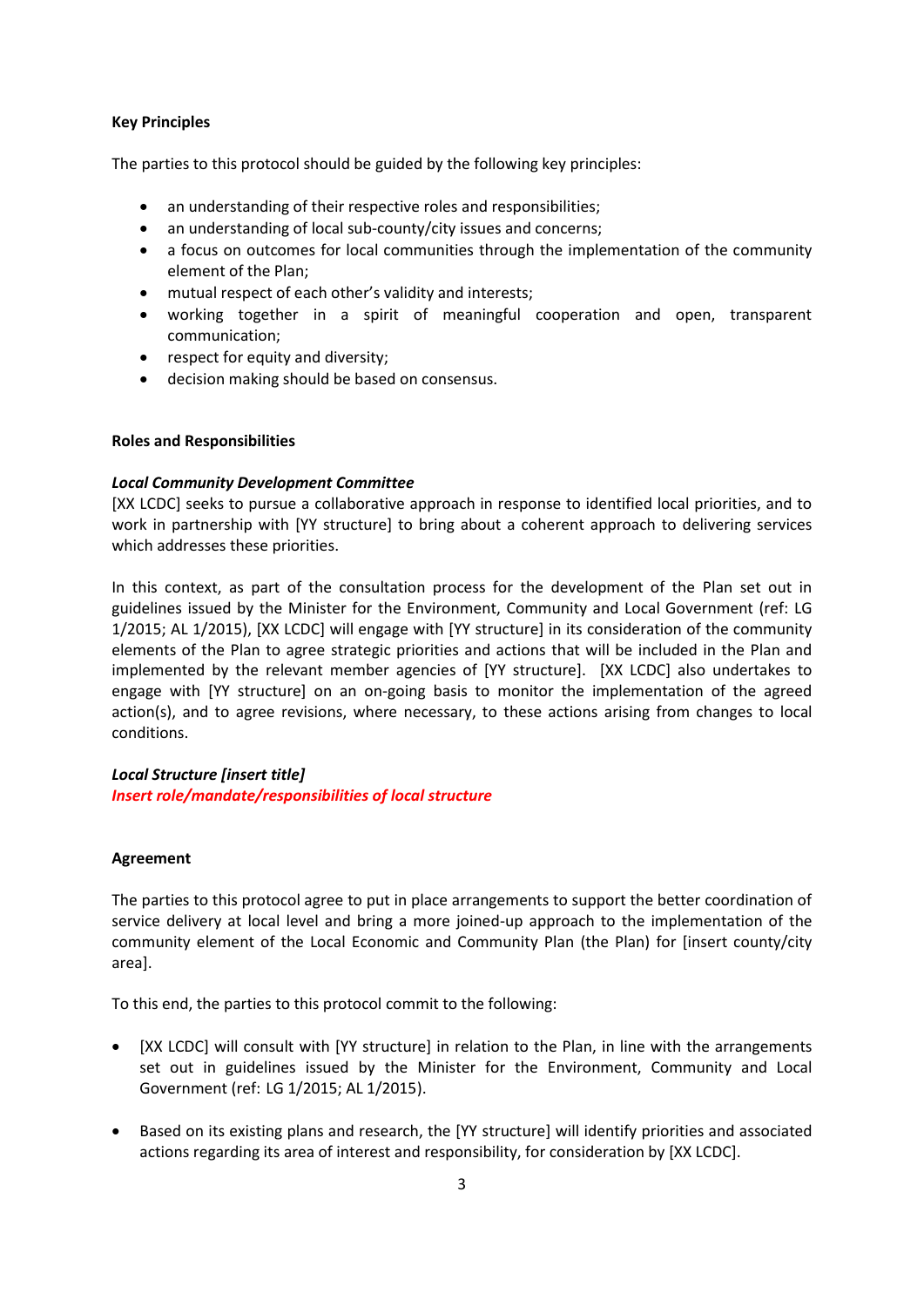- Based on these identified priorities and actions, [XX LCDC] will liaise with [YY structure] to finalise and agree the priorities and actions to be included in the Plan. These agreed priorities and actions will also be included in [YY structure]'s operational plan.
- [YY structure], on behalf of its relevant member agencies, commits to delivering the agreed actions in the Plan.
- Taking account of existing monitoring and reporting arrangements, [XX LCDC] and [YY structure], on behalf of its relevant member agencies, will agree associated measurable timescales and indicators that will be used to monitor progress on these actions.
- In order to minimise unnecessary duplication and overlap, [YY structure] will ensure that its [activities] operational plan is consistent with the overall priorities and objectives of the Plan.

## **Reporting and Monitoring Arrangements**

- Following the publication of the Plan, [YY structure] will attend a meeting of the LCDC on an annual basis [or other frequency agreed by the parties concerned]. The purpose of these meetings will be to present [XX LCDC] with a Progress Report on actions in the Plan for which its relevant member agencies are responsible and to outline the extent to which [YY structure]'s activities [operational plan] are consistent with the Plan.
- The Progress Report will identify whether the actions in the Plan for which the relevant member agencies of [YY structure] are responsible are on track, completed, delayed or cannot be completed. The Progress Report will also outline the extent to which [YY structure]'s activities during the previous [period] are consistent with the Plan.
- [XX LCDC] and [YY structure] will agree appropriate arrangements to address any actions or activities which are delayed, cannot be completed or are not consistent with the Plan.
- [XX LCDC] may, as necessary, invite [YY structure] to attend a meeting outside of the scheduled meetings to address matters of joint concern to [XX LCDC] and [YY structure] and to agree appropriate action.

# **Resolving Disagreements**

- [XX LCDC] and [YY structure] are committed to resolving disagreements in relation to the Plan. Meaningful engagement at the early stages of development of the Plan and the early recognition of problems and a shared commitment by the parties to this protocol to deal with problems is key to resolving differences. Solving issues within this interagency forum is the preferred approach.
- However, if issues cannot be resolved, then [XX LCDC] may, for the purposes of ensuring consistency with the objectives of the Plan and in accordance with section 128F(4) of the Local Government Act 2001, as inserted by section 36 of the Local Government Reform Act 2014, make recommendations to the relevant public authority or publicly funded body, as to the way in which the local and community development programmes and related policies or strategies of such public authority or publicly funded body should be developed or operate.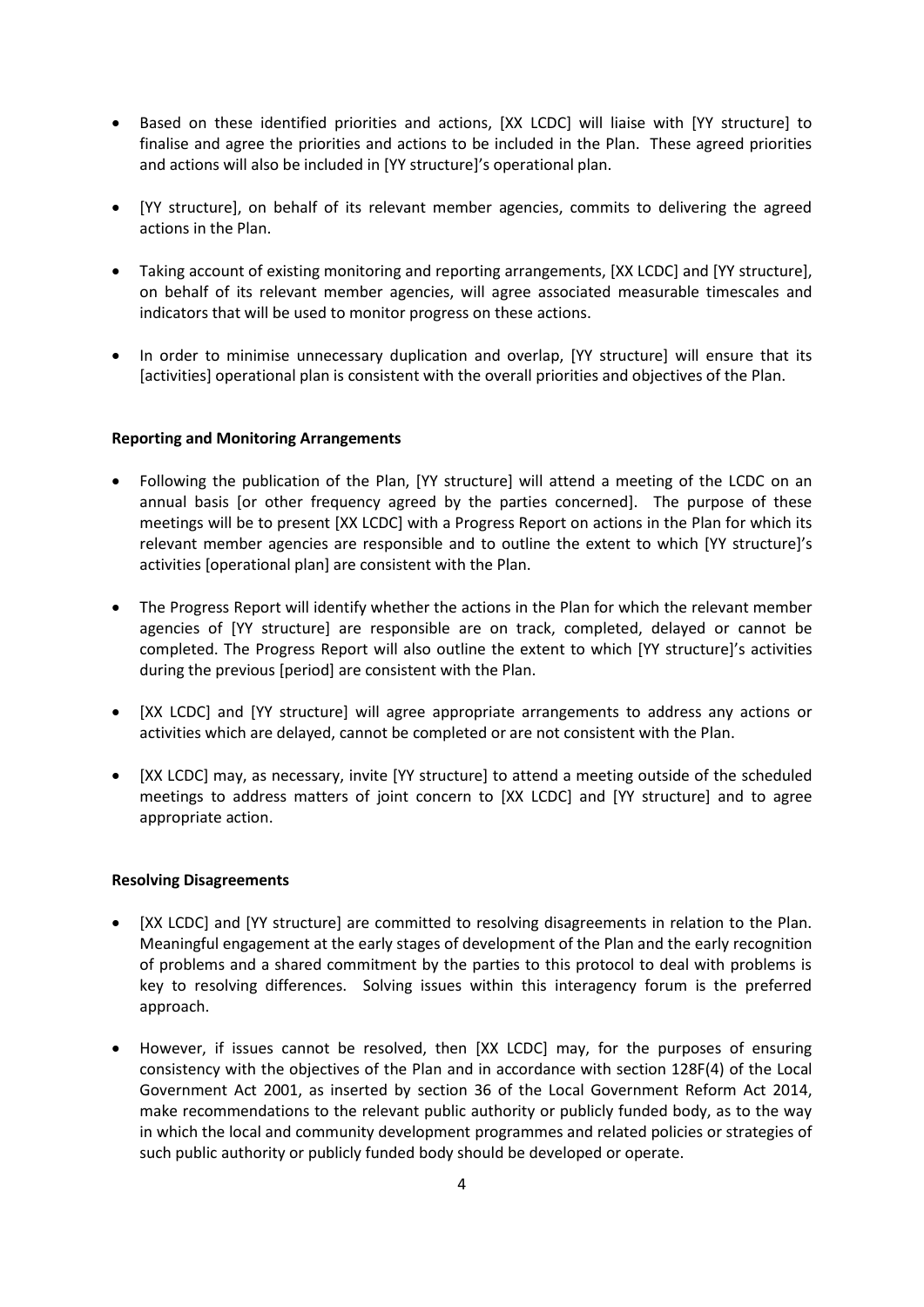## **Involvement in Sub-Committees and Task Groups of the LCDC**

 [XX LCDC] will give priority to participation by [YY structure], as appropriate, on subcommittees established to work on relevant thematic areas or priorities.

## **Adjustments to the Plan**

 Any necessary adjustments to the Plan by either party to the protocol will be flagged at the earliest possible convenience and will be discussed and addressed at the next scheduled meeting, or in accordance with any Ministerial guidelines in relation to the Plan.

## **Indemnity**

- [XX LCDC] shall accept no financial or legal responsibility for the work of, or any issues arising from the work of, [YY structure] in the implementation of the Plan.
- [YY structure] is responsible for any staff or volunteers working on these actions and agrees that [XX LCDC] and [ZZ City/County Council] have no legal or financial obligations arising therefrom.
- [YY structure] will comply with all relevant statutory and legal obligations in respect of all matters relating to the actions attributed to it under the Plan.

## **Publicity**

- [XX LCDC] may make reasonable requests to [YY structure] to give appropriate recognition to [XX LCDC] in certain materials relating to actions included in the Plan.
- [XX LCDC] shall give appropriate recognition to [YY structure] involvement in the Plan as may reasonably be required in materials concerning the Plan.

#### **Implementation Date**

This protocol has been adopted for implementation with effect from [date].

#### **Review of Protocol**

 The protocol will be reviewed periodically (every 3 years is recommended) by both parties to the protocol with a view to strengthening and improving engagement particularly in relation to the implementation of the Plan.